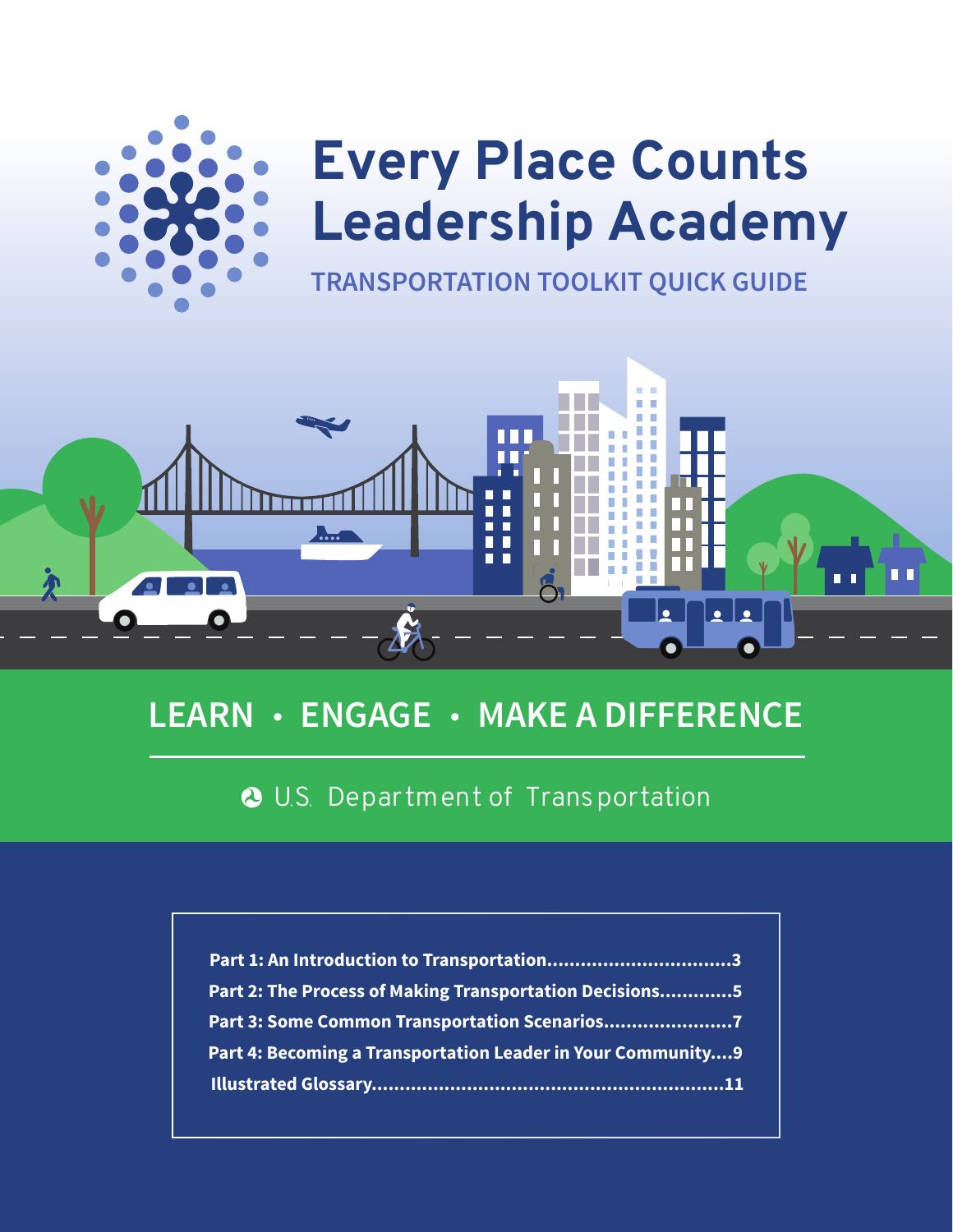*Do you have a transportation idea, problem or challenge? Do you want to participate in the process of making decisions about transportation plans and projects? Do you currently have little to no experience with these types of decisions?*



## *Then the Toolkit is for you!*

## **This Toolkit will help you learn how to:**

- **Get involved in a meaningful way in the process of making transportation decisions**  M **in your community, region and state**
- M **Take a proactive approach to improving transportation in your community**
	- **Get involved early and often**
	- **Learn who to contact and when**
	- **Understand how transportation is planned, funded, designed, built and maintained**
- **Find answers to common transportation questions**IМ

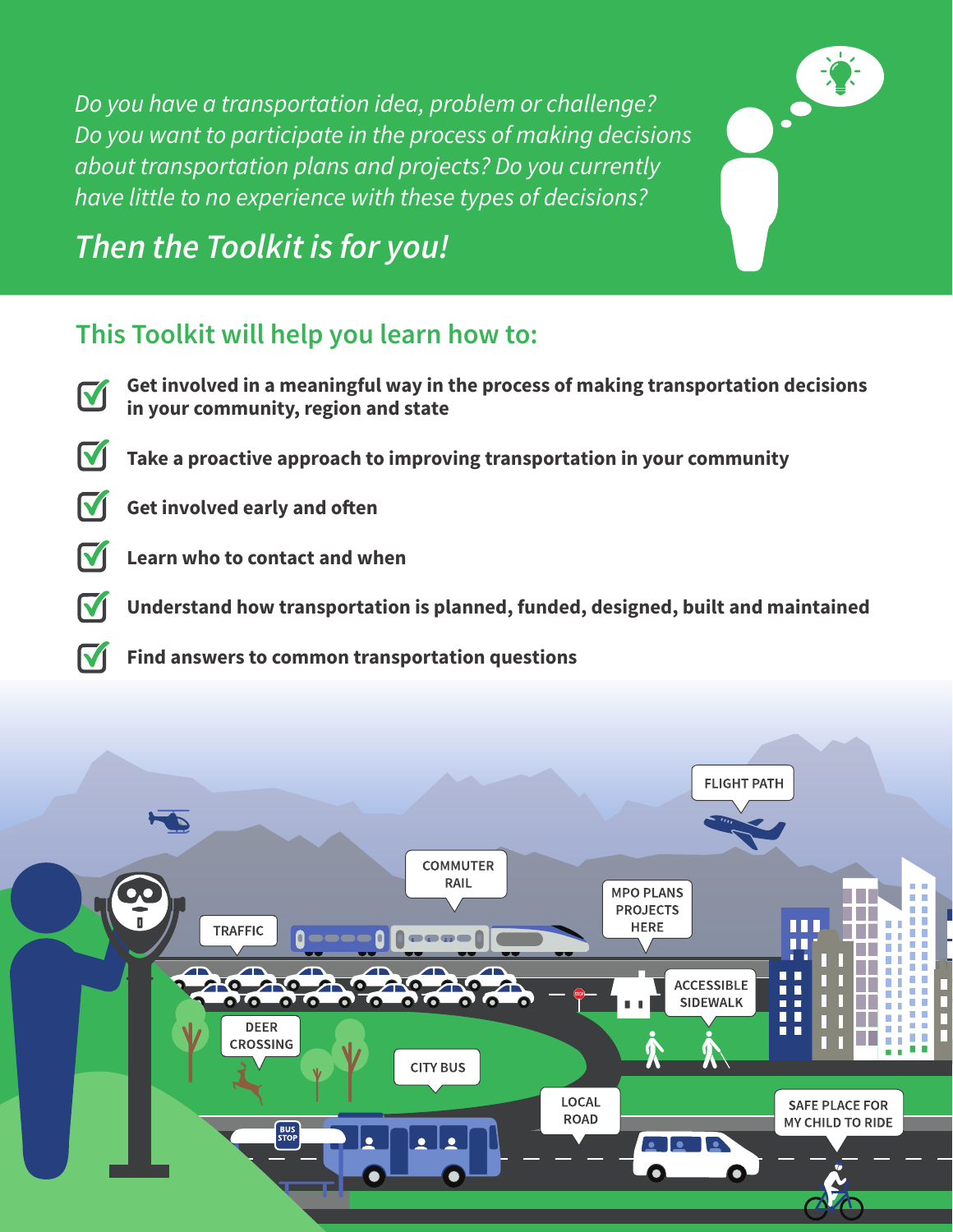## **PART 1: An Introduction to Transportation**

## **What's in this section?**

- When and why you should get involved in transportation decisions
- How we used to make transportation decisions
- What is public involvement
- What to do if you don't get the outcome you want
- What should you know about civil rights: Title VI, Environmental Justice, Americans with Disabilities Act (ADA) and the Air Carrier Access Act (ACAA)

#### **Terms to Know**

- Decide-announce-defend
- Disparate impact
- Disparate treatment
- Equitable development
- Goods
- Infrastructure
- Transit agency
- Transportation system
- Underrepresented
- Underserved
- Underrepresented



## **What if you don't get the outcome you want?**

Here are a few reasons that public involvement may not result in the outcome you want or expect:

- There is not enough money to fund all possible projects.
- The idea will have a negative impact on the environment, an aspect of the project or another community.
- The idea may cause safety risks.

When the process does not yield the result you want, speak to the planner, the project manager or the public involvement representative at the transportation agency and your elected leaders to better understand why the decision was made and how you can be involved in the next project or plan.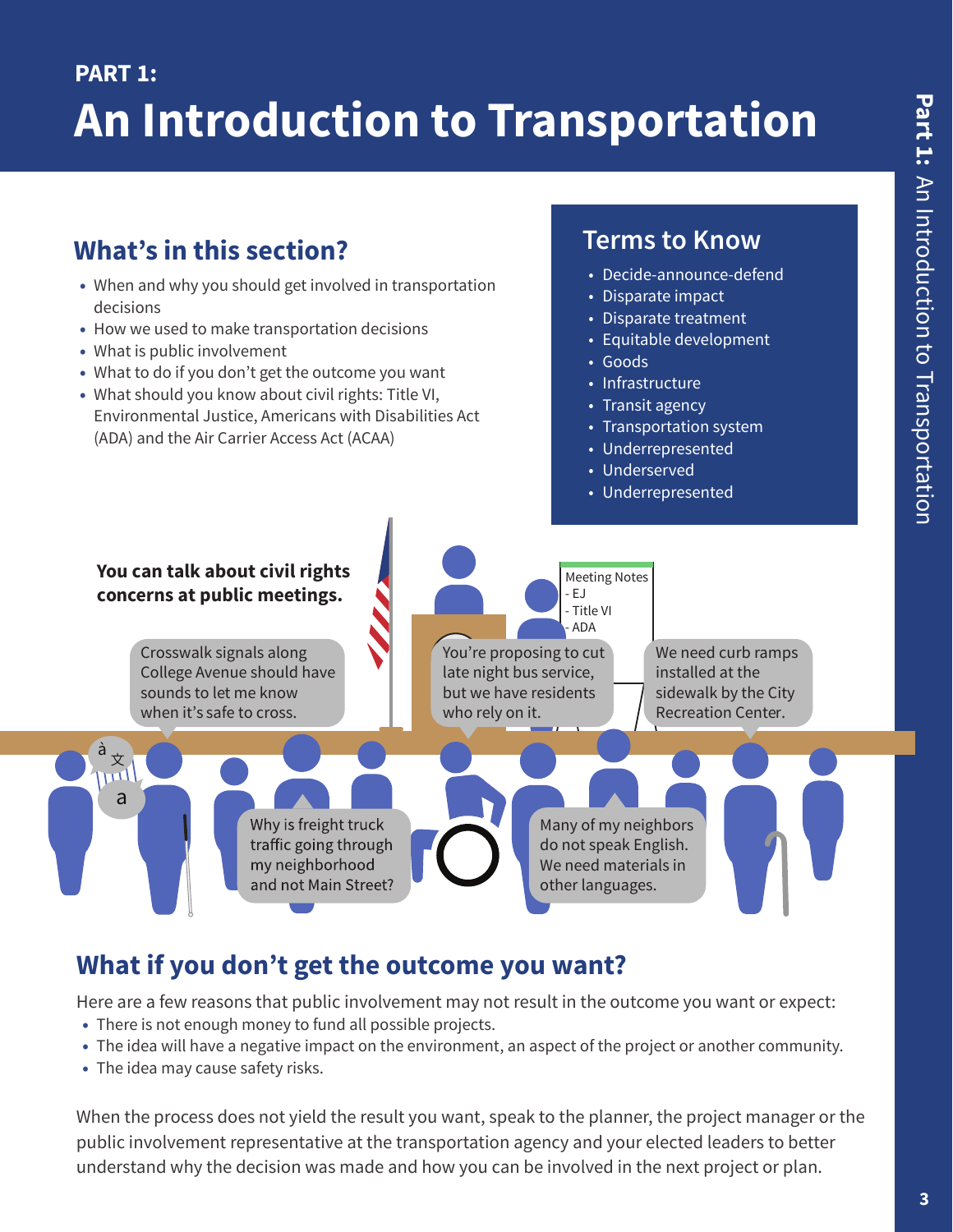## **How do ADA, EJ, and Title VI help you get involved?**

|                                                        | <b>Americans with</b><br><b>Disabilities Act (ADA)</b>                                                                                                                                                  | <b>Title VI</b>                                                                                                                                                                                                                                                           | <b>Environmental</b><br><b>Justice (EJ)</b>                                                             |
|--------------------------------------------------------|---------------------------------------------------------------------------------------------------------------------------------------------------------------------------------------------------------|---------------------------------------------------------------------------------------------------------------------------------------------------------------------------------------------------------------------------------------------------------------------------|---------------------------------------------------------------------------------------------------------|
| <b>Who</b> must<br>follow?                             | • State and local<br>governments<br>• All public organizations                                                                                                                                          | • State and local governments<br>that receive grants or other<br>assistance from federal agencies<br>• Governmental organizations<br>that receive federal assistance<br>• Any organization that receive<br>federal assistance                                             | • Federal agencies                                                                                      |
| <b>What</b> are<br>agencies<br>required<br>to provide? | • Accessible buildings,<br>buses, trains, sidewalks,<br>and more<br>• When agencies provide<br>transportation options,<br>they must be accessible<br>for persons with<br>disabilities                   | • Title VI Plan<br>• Notice to the public<br>• Translation and interpreters for<br>persons who are limited English<br>proficient                                                                                                                                          | • Meaningful public<br>participation<br>• Adopt the DOT EJ<br><b>Guiding Principles</b><br>(see pg. 83) |
| <b>Where</b> can<br>you get<br>involved?               | • At public meetings for<br>new projects<br>• Through state or local<br>disability councils<br>• By filing a complaint<br>with a local, state or<br>federal agency if<br>something is not<br>accessible | • At public meetings when<br>governmental organizations do<br>transportation planning<br>• At public meetings during the<br>NEPA process for a project<br>• By filing a complaint with a<br>local, state or federal agency if<br>you feel that a project<br>discriminates | • At public<br>meetings for<br>projects affecting<br>your community                                     |

## **EJ/Title VI Streams**

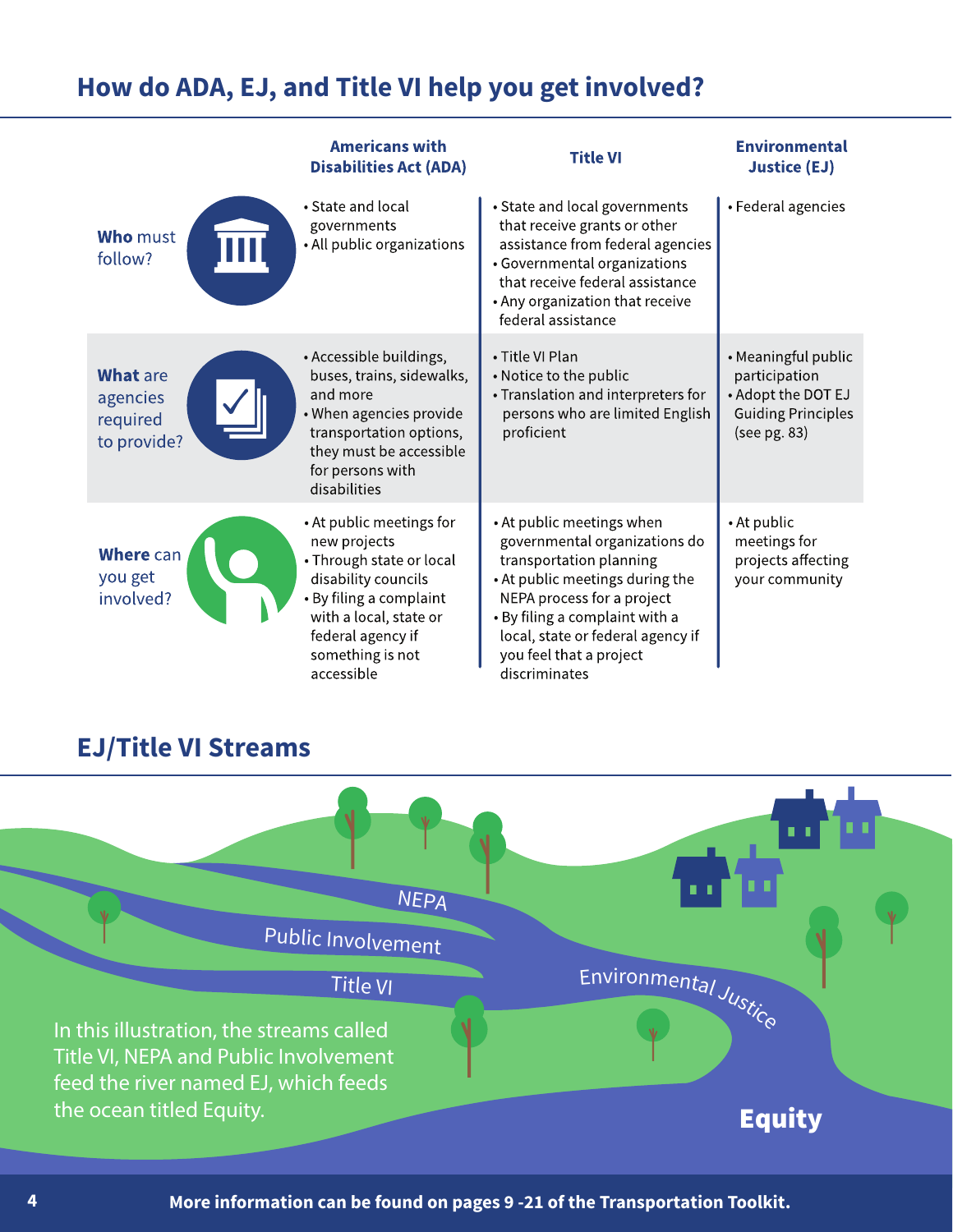## **PART 2: The Process of Making Transportation Decisions**

## **What's in this section?**

- An overview of the five steps in the transportation decision-making process
	- Plan: How decisions are made about which projects will get built in the future
	- Fund: How transportation is funded and financed
	- Design: How ideas are turned into transportation projects
	- Build: How transportation projects are built
	- Maintain: How the transportation system is kept in working order

## **Terms to Know**

- Federal Aviation Administration (FAA)
- Federal Highway Administration (FHWA)
- Federal Railroad Administration (FRA)
- Federal Transit Administration (FTA)
- Highway Trust Fund (HTF)
- Metropolitan Planning Organization (MPO)
- National Environmental Policy Act (NEPA)
- Regional Transportation Planning Organization (RTPO)
- State Department of Transportation (State DOT)
- State Rail Plan (SRP)
- State Rail Transportation Authority (SRTA)
- Statewide Transportation Improvement Program (STIP)
- Transportation Improvement Program (TIP)

**Part 2 shows you the transportation decision-making process in five basic steps. These will help you understand what activities and decisions help move a project from an idea to a reality. You can find out who manages each step and how you can get involved.**

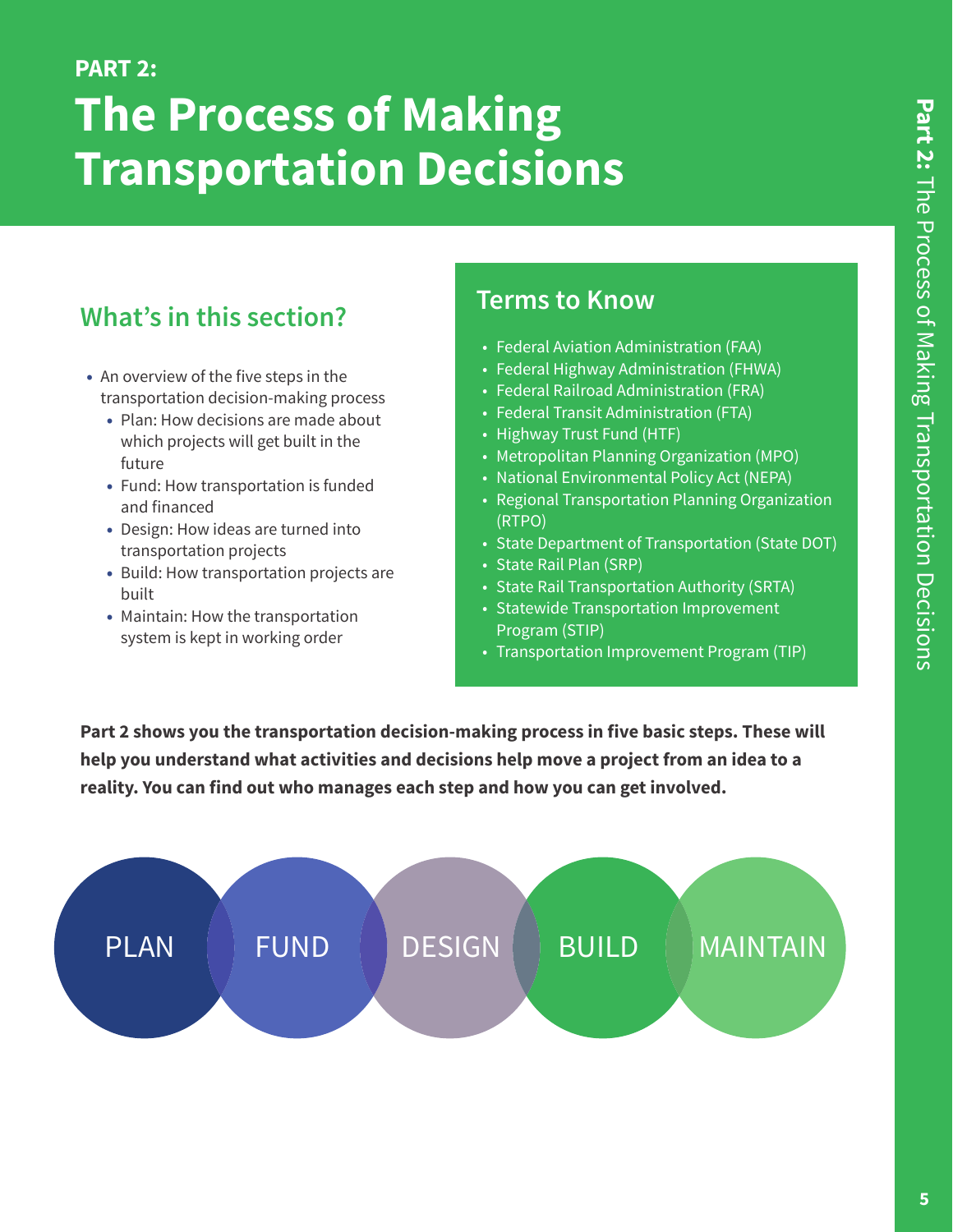## **Opportunities to Influence Transportation Decisions**



Transportation agencies are required to provide public involvement opportunities and reach out to people like you. But you don't have to wait for them to take the first step. Here are some ways that you can influence transportation decisions at each step of the process.

#### **PUBLIC INVOLVEMENT IS A SHARED RESPONSIBILITY.**



- Attend public meetings to set goals
- Review and provide comments on plans
- Attend public meeting scheduled during certification review
- Sit on citizen advisory committees

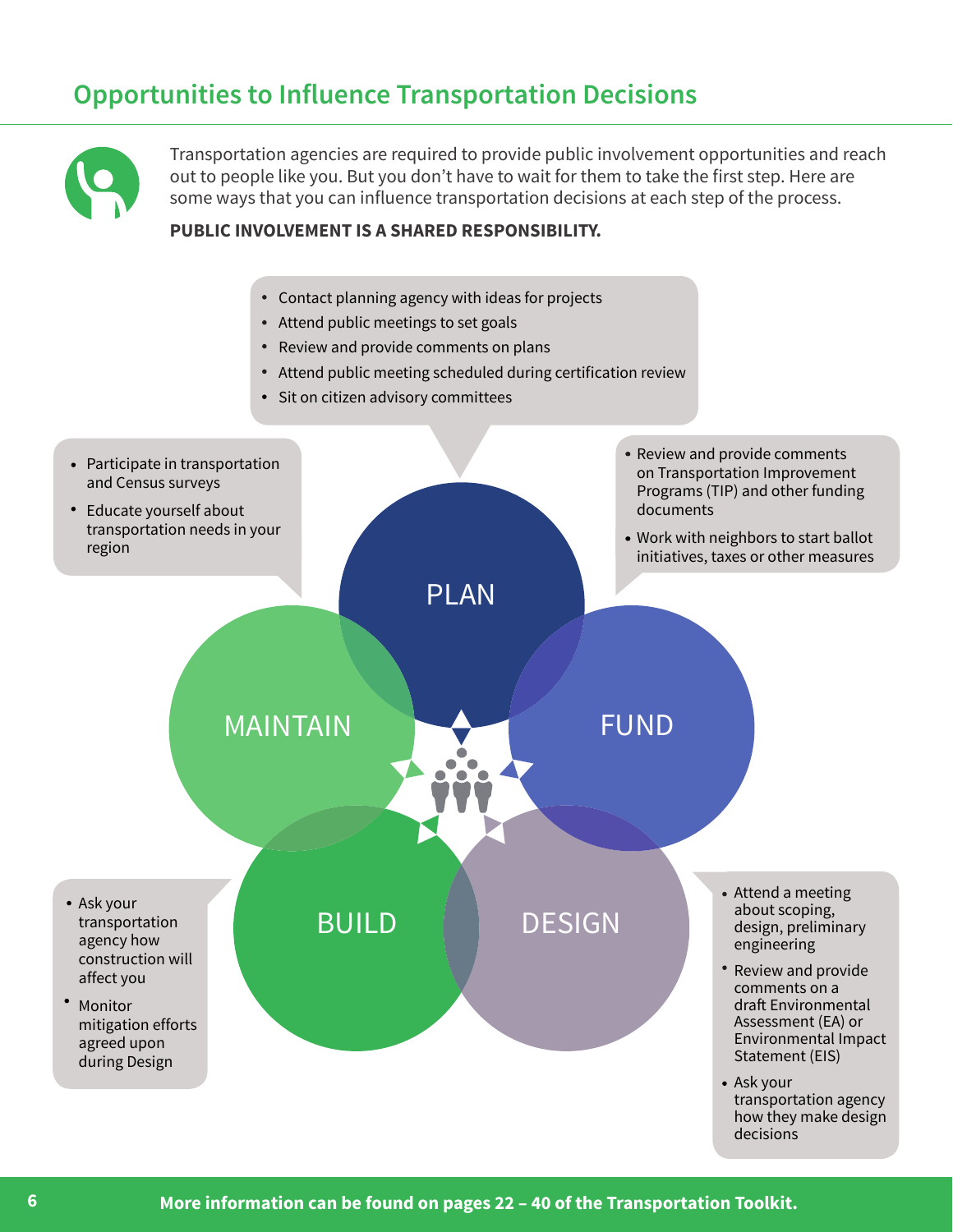## **PART 3: Some Common Transportation Scenarios**

## **What do you need to know to get involved?**

- Who should you contact?
- What types of information will you need?
- When should you get involved?
- What considerations should you have?

## **Scenarios**

This section features four common transportation scenarios that can help you learn how to solve the types of issues you may face in your community.

- How to express your needs about a road project
- How to make your case for moving or adding a bus stop
- How to provide input on an airport runway construction project
- How to work to make a rail crossing safer

## **Some examples of decisions made about roads:**

- Constructing a new road
- Reconstruct a road to add or remove lanes
- Resurface, restore, rehabilitate or preserve a road
- Maintain a road



## **Not sure who owns or maintains a road?**

The signs you see on the side of that road may help you find the answer.





**Interstate Highway U.S. Highway**



**State Highway County Highway/Road** 

**Local Road/Street**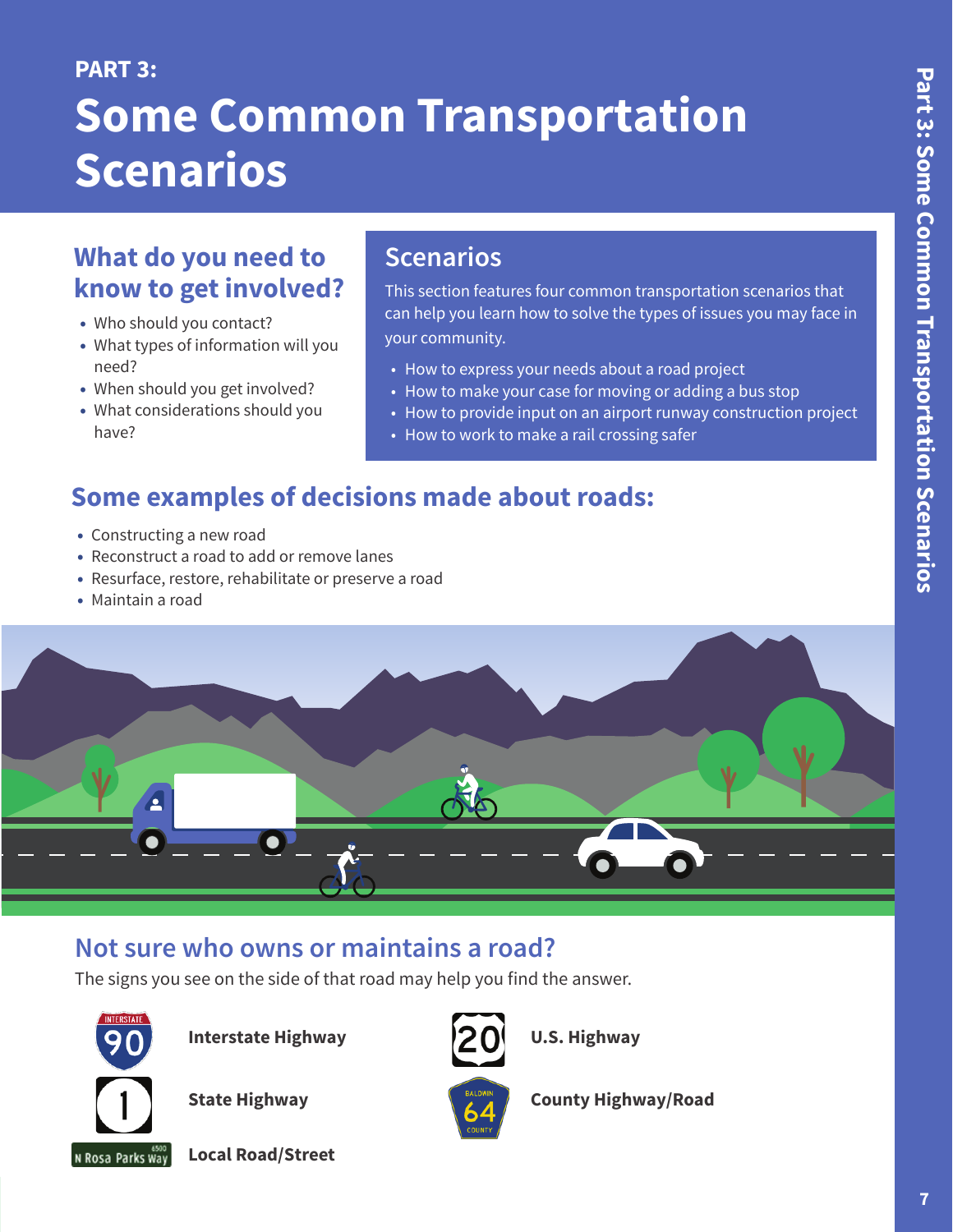

#### **Some examples of decisions made about aviation:**

- Flight paths
- Noise: voluntary noise abatement procedures (FAA, Airline, Airport decision)
- Airport or runway construction or repair

\*Individual airports can propose mandatory restrictions on noise, subject to approval by FAA.



#### **Some examples of decisions made about rail:**

- Location, design and construction of high-speed passenger rail alignment and stations
- Location of rail crossings
- Maintenance of rail crossings
- Designation of quiet zones

**8** More information can be found on pages 41-58 of the Transportation Toolkit.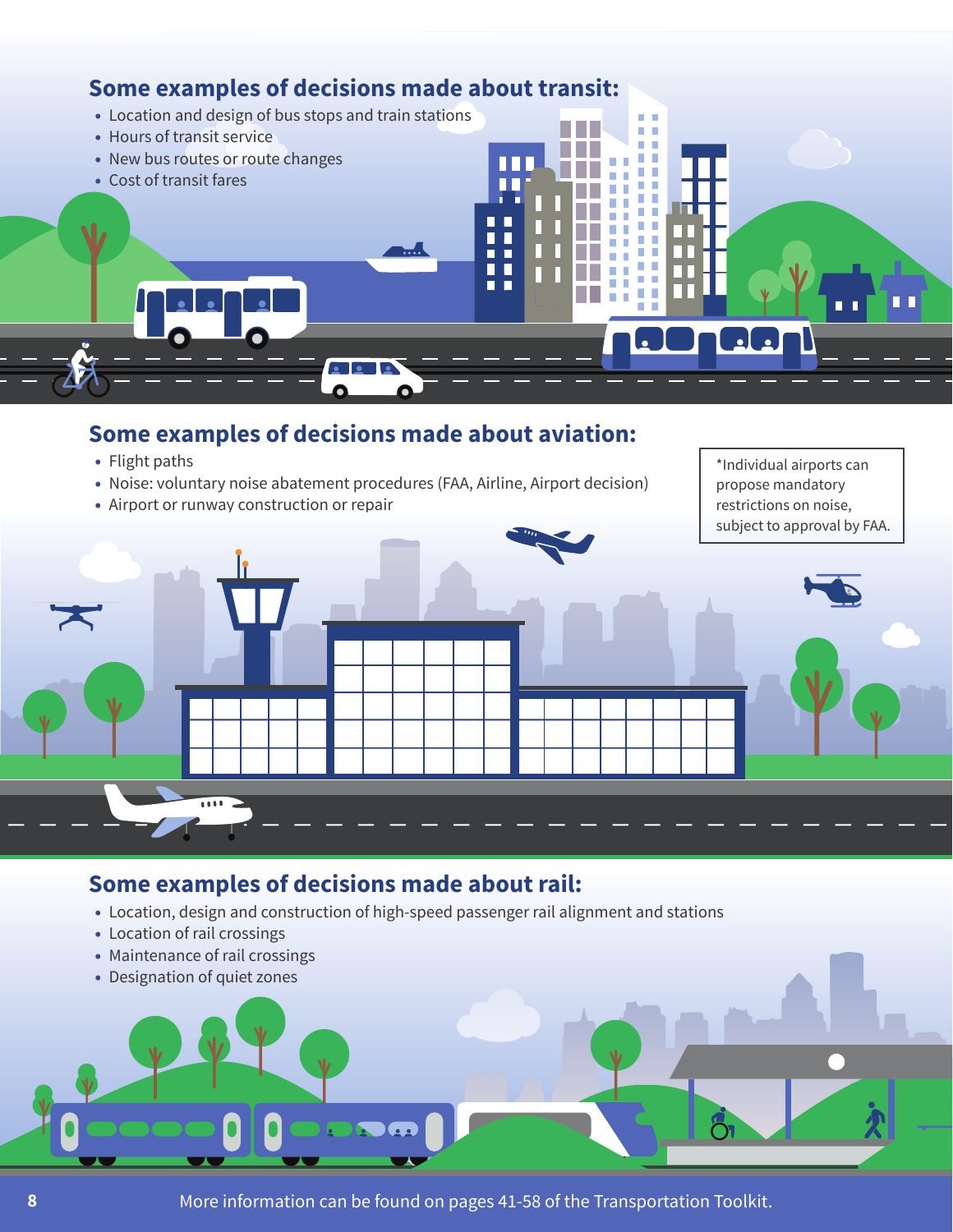#### **PART 4:**

# **Becoming a Transportation Leader in Your Community**

## **What's in this section?**

- You are an emerging transportation leader
- How to add value to the process: getting heard
- How to make your case
- How you can get involved in transportation
- decision-making

#### **Ways to get involved**

- Stay informed
- Attend public meetings
- Talk with decision-makers
- Work with your neighbors
- Join a group
- Serve on a committee
- Submit comments to the official record

### **How to make your case**

- **Put yourself in the shoes of the person or group responsible for making a final decision**
- **Find data and facts to support your request**
- **Collaborate with others who are interested in the same issue**
- **Pick the right place and time**
	- **Decide whether to change your tactics**

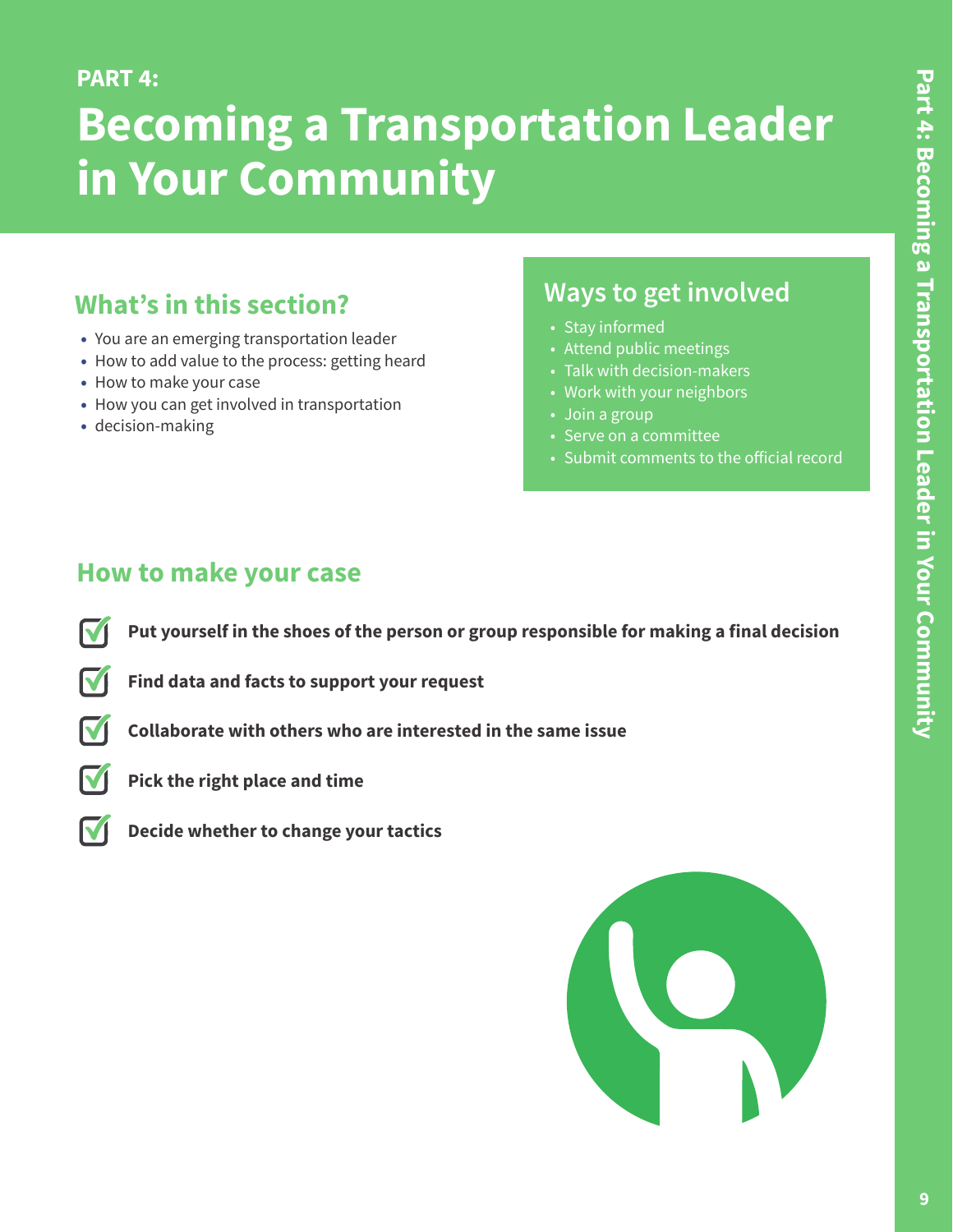

## **How You Can Get Involved in Transportation Decision-making**

| 冟 |  |
|---|--|

#### **Stay informed**

Pay attention to stories about transportation in the newspaper, on the radio and on television. Sign up to receive newsletters — U.S. Postal Mail and e-mail from local and state agencies and community based organizations that focus on transportation. Like or follow transportation-related pages on social media.

#### **Work with your neighbors**

Find out if anyone in your neighborhood is interested in the same transportation issue(s) as you. Reach out to your neighborhood association and local civic organizations.





#### **Attend public meetings**

Transportation agencies hold regular and special meetings to inform the public about plans and projects and to hear public comments via breakout sessions, open forum or timed statements. You can find out about these meetings in the local paper and on the websites of these agencies, or by picking up a flier at a library. The agenda can help you figure out what may be decided at the meeting, such as alternatives for a transportation project, impacts on the community and the environment, costs and benefits, and potential location and route information.

#### **Submit comments to the official record**

Look for opportunities to speak during formal public hearings. Send a letter or statement.





#### **Talk with decision-makers**

Contact elected officials and staff at your local and state transportation agencies. Ask them for information about current and upcoming plans and projects, how to get your ideas on the agenda, and how you can get involved.

#### **Join a group**

Look for groups that match your interest(s), whether that is a specific transportation plan or project, or broader transportation policy or funding issues.





#### **Serve on a committee**

Find out how to apply for or be appointed to an advisory group, commission or committee on an issue you care about. Local transportation agencies often have citizen advisory groups, as well as groups that focus on the needs of transit riders, people with disabilities, young people and older Americans.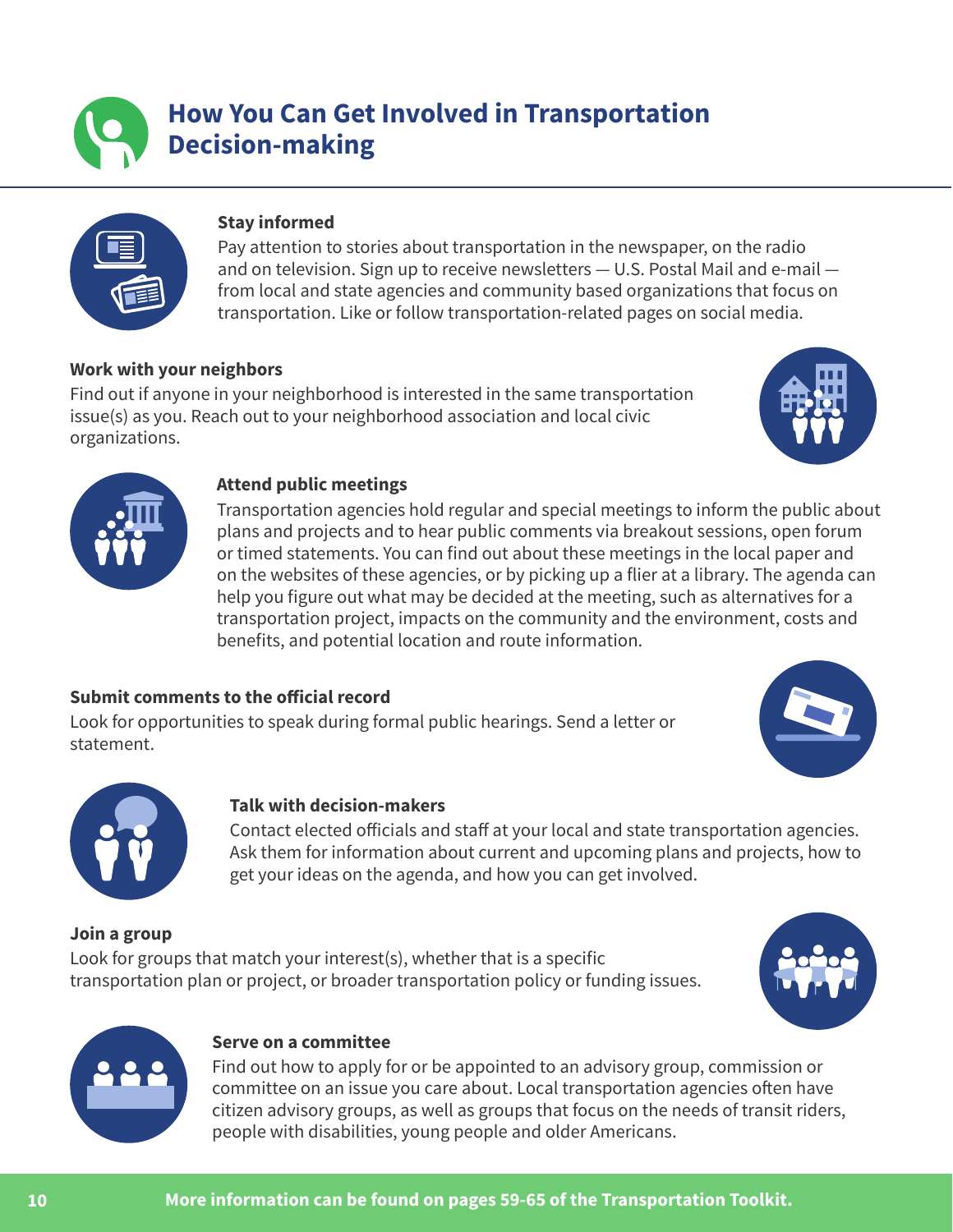# **ILLUSTRATED GLOSSARY**

**Here are some words and terms people use to talk about the process of making transportation decisions (Plan, Fund, Design, Build, Maintain).** 

*National Environmental Policy Act (NEPA):* NEPA requires federal agencies to consider environmental impacts in decision-making, and to include the public in the decision-making process.

*Highway Trust Fund:* This U.S. transportation fund receives money from the federal taxes of 18.3 cents per gallon on gasoline and 24.4 cents per gallon on diesel fuel.

*Infrastructure:* This term refers to all the physical pieces, or framework, of the transportation system.

*Long Range Transportation Plan (LRTP):* This plan covers at least 20 years and sets goals and targets for transportation issues. The Metropolitan Planning Organization (MPO), Regional Transportation Planning Organization or State DOT develops the LRTP. Some MTPs are also called LRTPs.

*Metropolitan Transportation Plan (MTP):* Federal law requires metropolitan planning organizations (MPOs) to create this plan to include long- and short-range actions the region will take to invest in its transportation system, including roadways, transit, bikeways, walkways and connections between modes.

*Statewide Transportation Improvement Program (STIP):* State DOTs develop STIPs, which are short-range, four-year lists of priority transportation projects that are drawn from the long-range transportation plan and include the projects in the MPO TIP.

*Transportation Improvement Program (TIP):* The TIP is a short-range, four-year list of priority transportation projects that are drawn from the long-range transportation plan and help the region achieve its goals and targets. The Metropolitan Planning Organization (MPO) develops the TIP.

*Transportation Planning:* This is the process that transportation agencies use with members of the public and other interested organizations to identify transportation policies, goals and projects to prepare for future needs to move people and goods.